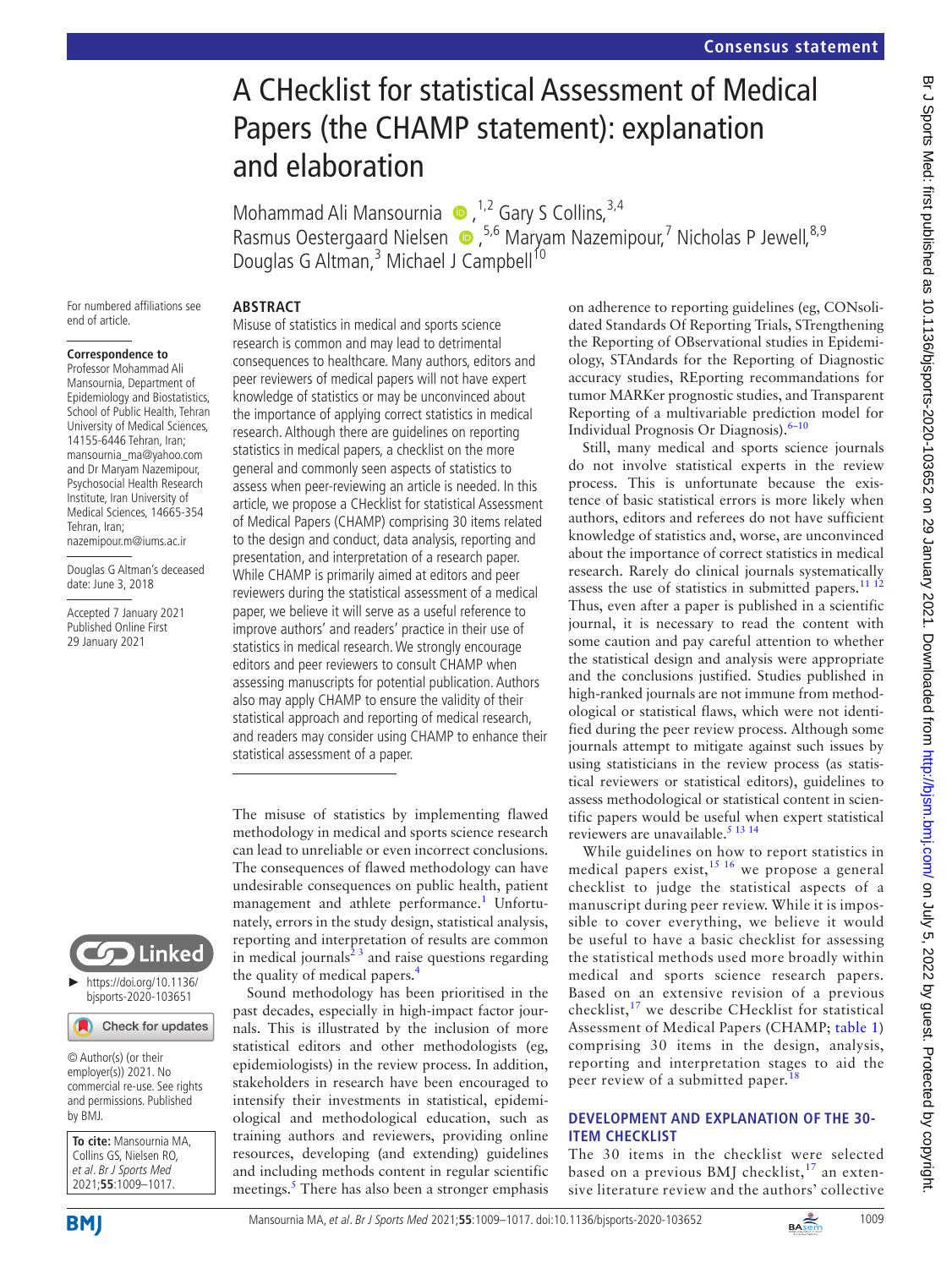<span id="page-1-0"></span>

| Table 1<br><b>CHecklist for statistical Assessment of Medical Papers</b>                                                                                                                             |     |         |           |
|------------------------------------------------------------------------------------------------------------------------------------------------------------------------------------------------------|-----|---------|-----------|
| Design and conduct                                                                                                                                                                                   |     |         |           |
| 1. Clear description of the goal of research, study objective(s), study design and study population                                                                                                  | Yes | Unclear | <b>No</b> |
| 2. Clear description of outcomes, exposures/treatments and covariates, and their measurement methods                                                                                                 | Yes | Unclear | No        |
| 3. Validity of the study design                                                                                                                                                                      | Yes | Unclear | <b>No</b> |
| 4. Clear statement and justification of sample size                                                                                                                                                  | Yes | Unclear | No        |
| 5. Clear declaration of design violations and acceptability of the design violations                                                                                                                 | Yes | Unclear | No        |
| 6. Consistency between the paper and its previously published protocol                                                                                                                               | Yes | Unclear | No        |
| Data analysis                                                                                                                                                                                        |     |         |           |
| 7. Correct and complete description of statistical methods                                                                                                                                           | Yes | Unclear | No        |
| 8. Valid statistical methods used and assumptions outlined                                                                                                                                           | Yes | Unclear | No        |
| 9. Appropriate assessment of treatment effect or interaction between treatment and another covariate                                                                                                 | Yes | Unclear | No        |
| 10. Correct use of correlation and associational statistical testing                                                                                                                                 | Yes | Unclear | <b>No</b> |
| 11. Appropriate handling of continuous predictors                                                                                                                                                    | Yes | Unclear | No        |
| 12. CIs do not include impossible values                                                                                                                                                             | Yes | Unclear | <b>No</b> |
| 13. Appropriate comparison of baseline characteristics between the study arms in randomised trials                                                                                                   | Yes | Unclear | No        |
| 14. Correct assessment and adjustment of confounding                                                                                                                                                 | Yes | Unclear | <b>No</b> |
| 15. Avoiding model extrapolation not supported by data                                                                                                                                               | Yes | Unclear | No        |
| 16. Adequate handling of missing data                                                                                                                                                                | Yes | Unclear | <b>No</b> |
| <b>Reporting and presentation</b>                                                                                                                                                                    |     |         |           |
| 17. Adequate and correct description of the data                                                                                                                                                     | Yes | Unclear | <b>No</b> |
| 18. Descriptive results provided as occurrence measures with CIs and analytical results provided as<br>association measures and CIs along with p values                                              | Yes | Unclear | No        |
| 19. Cls provided for the contrast between groups rather than for each group                                                                                                                          | Yes | Unclear | <b>No</b> |
| 20. Avoiding selective reporting of analyses and p-hacking                                                                                                                                           | Yes | Unclear | No        |
| 21. Appropriate and consistent numerical precisions for effect sizes, test statistics and p values, and<br>reporting the p values rather than their range                                            | Yes | Unclear | <b>No</b> |
| 22. Providing sufficient numerical results that could be included in a subsequent meta-analysis                                                                                                      | Yes | Unclear | No        |
| 23. Acceptable presentation of figures and tables                                                                                                                                                    | Yes | Unclear | <b>No</b> |
| Interpretation                                                                                                                                                                                       |     |         |           |
| 24. Interpreting the results based on association measures and 95% CIs along with p values, and<br>correctly interpreting large p values as indecisive results, not evidence of absence of an effect | Yes | Unclear | <b>No</b> |
| 25. Using CIs rather than post hoc power analysis for interpreting the results of studies                                                                                                            | Yes | Unclear | No        |
| 26. Correctly interpreting occurrence or association measures                                                                                                                                        | Yes | Unclear | <b>No</b> |
| 27. Distinguishing causation from association and correlation                                                                                                                                        | Yes | Unclear | No        |
| 28. Results of prespecified analyses are distinguished from the results of exploratory analyses in the<br>interpretation                                                                             | Yes | Unclear | No        |
| 29. Appropriate discussion of the study methodological limitations                                                                                                                                   | Yes | Unclear | No        |
| 30. Drawing only conclusions supported by the statistical analysis and no generalisation of the results to Yes<br>subjects outside the target population                                             |     | Unclear | <b>No</b> |

experience in reviewing the statistical content of numerous papers submitted to a variety of medical journals. The first author produced a checklist draft, the coauthors suggested the addition or removal of items, and all authors approved the final version. Other colleagues provided extensive comments on the paper and are listed in Acknowledgements. Our checklist is not intended to, nor can it, cover all aspects of medical statistics. Our focus is rather on key issues that generally arise in clinical research studies. Therefore, only common statistical issues encountered during the review of research manuscripts were included in CHAMP. Using our checklist requires some primary knowledge of statistics; however, we provide a brief explanation for each item and cite the relevant references for further details. The first six items relate to the design and conduct of research, items 7–16 address data analysis, items 17–23 concern reporting and presentation, and items 24–30 pertain to interpretation.

# **ITEMS 1–6: DESIGN AND CONDUCT**

#### **Item 1: clear description of the goal of research, study objective(s), study design and study population**

The research goal, study objectives, study design, and study and target populations must be clearly described so that the editors of journals and readers can judge the internal and external validity (generalisability) of the study.

Being explicit about the goal of research is a prerequisite for good science regardless of the scientific discipline. For such clarification, a threefold classification of the research goal may be used: (1) to describe; (2) to predict, which is equivalent to identifying 'who' is at greater risk of experiencing the outcome; or (3) to draw a causal inference, which attempts to explain 'why' the outcome occurs (eg, investigating causal effects). $5^{15}$ 

The study objective refers to the rationale behind the study and points to the specific scientific question being addressed. For example, the objective of the heated water-based exercise (HEx) trial, a randomised controlled trial (RCT), was to evaluate the effect of heated water-based exercise training on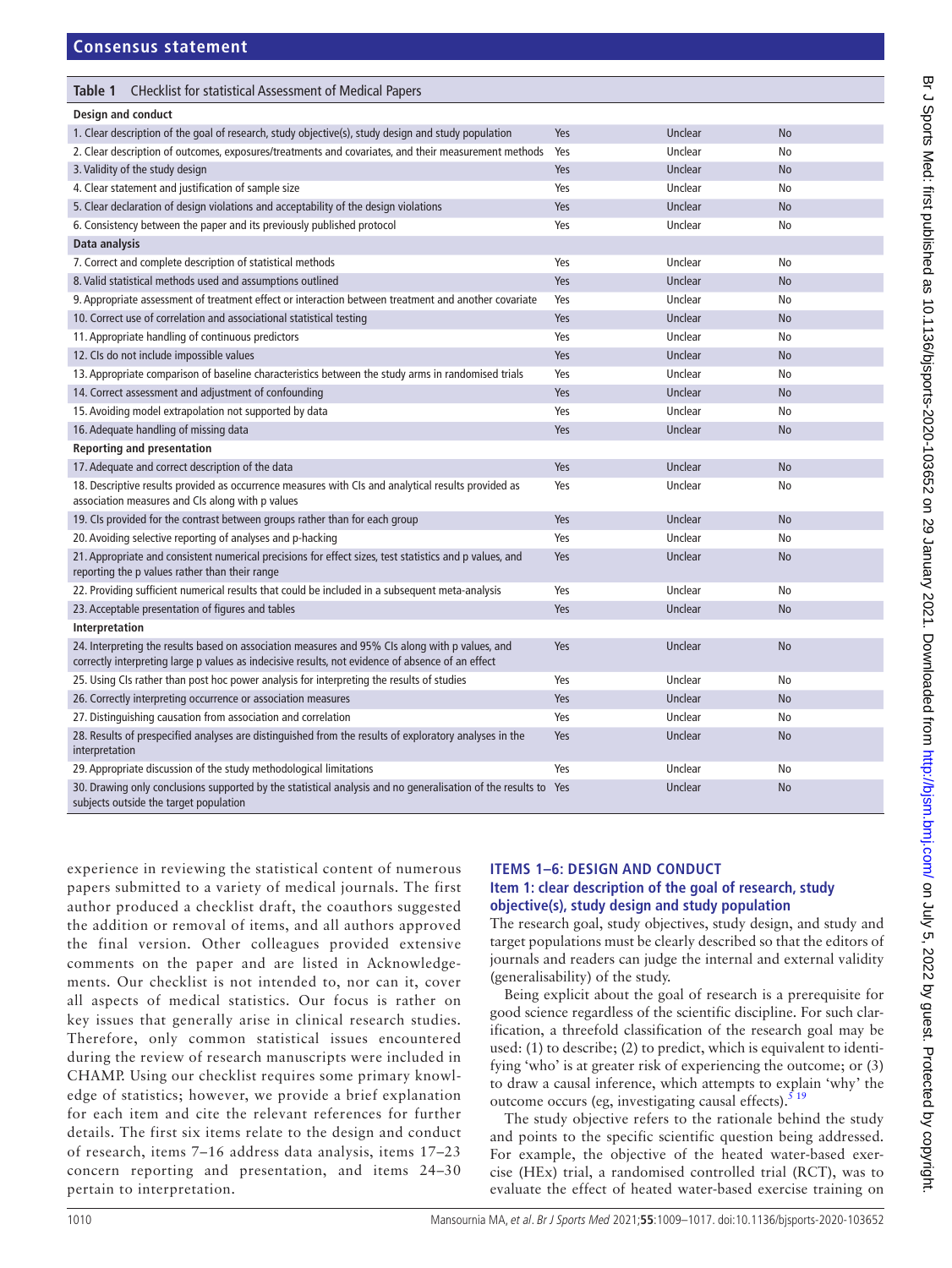24-hour ambulatory blood pressure (BP) levels among patients with resistant hypertension.<sup>20</sup> The study objective is usually provided in the introduction after the rationale has been established.

The study design refers to the type of the study, which is explained in the Methods section. $21$  Examples of common study designs include RCTs and observational studies such as cohort, case–control or cross-sectional studies.<sup>22</sup> The study design should be described in detail. In particular, the randomisation procedure in RCTs, follow-up time for cohort studies, control selection for case–control designs and sampling procedure for cross-sectional studies should be adequately explained.<sup>67</sup> As a general principle, the study design must be explained sufficiently so that another investigator would be able to repeat the study exactly.

The study population refers to the source population from which data are collected, whereas the target population refers to the population to whom we are going to generalise the study results; the relationship between these two populations may be characterised using inclusion and exclusion criteria and is crucial for assessing generalisability. Returning to the HEx trial, the study population was restricted to persons whose ages were between 40 and 65 years with resistant hypertension for more than 5years.[20](#page-6-9) For both trials and observational studies, it is important to know what proportion of the source population is studied and what proportion of the intended data set is used in the analysis data set. For example, the source population may include all patients admitted to a hospital with a certain condition over a certain period of time. However, the analysis data set may only be 50% of this, for various reasons such as patients refusing consent, measurements not taken and patients dropping out. In the HEx trial, for instance, they screened 125 patients with hypertension to find 32 who met the inclusion criteria with resistant hypertension. This has some bearing on the generalisability of the study and to whom heated water-based exercise training can be given and how likely it is to be relevant to practitioners.

### **Item 2: clear description of outcomes, exposures/treatments and covariates, and their measurement methods**

All variables considered for statistical analysis should be stated clearly in the paper, including outcomes, exposures/treatments, predictors and potential confounders/mediators/effect-measure modifiers (see [Box](#page-2-0) 1). The measurement method and timing of measurement for each of these variables should also be specified. If the goal of the research is to draw a causal inference (explain 'why' the outcome occurs) via observational studies, authors should present their causal assumptions in a causal diagram.<sup>23-25</sup> To exemplify this concept, in a cohort study evaluating the effect of physical activity on functional performance and knee pain in patients with osteoarthritis,  $^{26}$  physical activity (exposure) was measured using the Physical Activity Scale for the Elderly, and functional performance and self-reported knee pain (outcomes) were measured by the Timed 20-Metre Walk Test and the Western Ontario and McMaster Universities Osteoarthritis Index, respectively. Depressive symptoms were considered a potential confounder and measured using the Center for Epidemiologic Studies Depression Scale. All variables were measured at baseline and in three annual follow-up visits, and a causal method along with a causal diagram representing the study population was used to estimate the effect of interest.<sup>[26](#page-7-3)</sup>

## **Box 1 Glossary**

<span id="page-2-0"></span>*Association:* Statistical dependence, referring to any relationship between two variables.

*Association measure:* A measure of association between two variables, either in absolute or in relative terms. Absolute association measures are differences in occurrence measures e.g., risk difference and rate difference. Relative association measures are ratios of occurrence measures e.g., risk ratio, rate ratio, and odds ratio.

*Causal diagram (Causal directed acyclic graph (DAG)):* A diagram which includes nodes linked by directed arrows and has two properties: (i) the absence of an arrow between two variables implies the absence of a direct causal effect, and (ii) all shared causes of any pair of variables are included in the graph. *Collider:* A variable that is a common effect of two other variables.

*Effect-measure modifier:* A variable that modifies the effect of the exposure on the outcome.

*Confounder:* A variable that is on the common cause path (confounding path) of the exposure and outcome.

*Confounding:* A bias created by a common cause of the exposure and outcome.

*Correlation:* Any monotonic (either entirely non-increasing or entirely non-decreasing) association.

*Data dredging (Data fishing):* The misuse of data analysis to find patterns which can be presented as statistically significant. *Design effect (in survey):* The ratio of the variance of an estimator from a sampling scheme to the variance of the estimator from simple random sampling with the same sample size.

*Effect (Causal effect):* In the potential outcome (counterfactual) framework of causation, we say that A has a (causal) effect on B in a population of units if there is at least one unit for which changing A will change B.

*Linearity assumption:* An assumption underlying regression models imposed by inclusion of quantitative predictors which should be assessed.

*Mediator:* A variable that is affected by the exposure and also affects the outcome.

*Null hypothesis:* A hypothesis which is assumed in hypothesis testing, often corresponds to no association between two variables in the population.

*Occurrence measure:* A measure of disease frequency such as risk (incidence proportion), incidence rate, and prevalence. *Sparse-data bias:* A bias arisen as a result of sparse data, leading to inflation of the effect size estimates.

### **Item 3: validity of the study design**

The design should be valid and match the research question without introducing bias in the study results. For example, an editor should be able to assess whether the controls in a case– control study were adequately representative of the source population of the cases. Alternatively, in a clinical trial, it should be clear whether there was one (or more) control groups, and if so, whether patients were randomised to treatment or control, and if so, whether the randomisation method and allocation concealment were appropriate.

#### **Item 4: clear statement and justification of sample size**

The manuscript should have a section clearly justifying the sample size. $27$  When a sample size calculation is warranted, the sample size section should be described in enough detail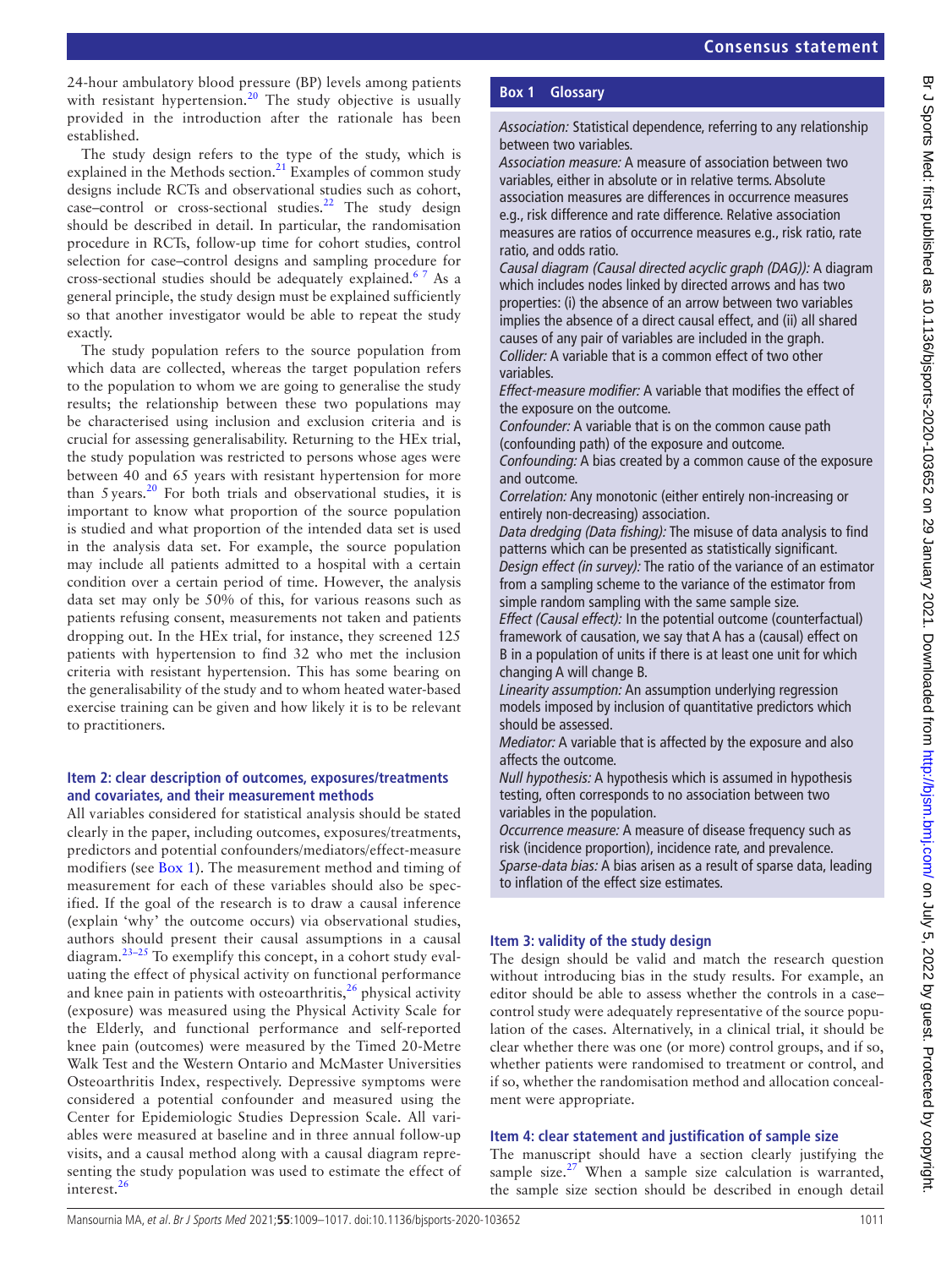#### **Consensus statement**

to allow replication of the estimate, along with a clear rationale (supported by references) on choice of values used in the calculation, the outcome for which the calculation is based on, including the minimum clinically important effect size.<sup>28</sup> <sup>29</sup> For example, typical sample size calculations aim to ensure that the study contains a sufficiently large precision for estimates of occurrence measures (eg, risk) or association measures (eg, risk ratio), $30\,31$  or that there is an adequate power to detect genuine effects (eg, true differences) if they exist (statistical tests). Attrition/loss to follow-up/non-response and design effects (eg, due to clustering) should be taken into consideration. Guidance for sample size calculation for prediction model development and validation has been described previously. $32-34$ 

#### **Item 5: clear declaration of design violations and acceptability of the design violations**

Design violations frequently occur in research. Non-response in surveys, censoring (loss to follow-up or competing risks) in prospective studies $35$  and non-compliance with the study treatments in RCTs are examples and should be declared explicitly in the paper.<sup>36 37</sup> Given the validity of the design, the acceptability of violations should be assessed. For example, was an observed non-response/censoring proportion too high? What were the reasons for data loss, and is this level acceptable to achieve the scientific goals of the study?

#### **Item 6: consistency between the paper and its previously published protocol**

The reviewer should identify inconsistencies with any published protocol (and where relevant, registry information) regarding important features of the study, including sample size, primary/ secondary/exploratory outcomes and statistical methods.

# **ITEMS 7–16: DATA ANALYSIS**

#### **Item 7: correct and complete description of statistical methods**

A separate part in the Methods section of the manuscript should be devoted to the description of the statistical procedures. Both descriptive and analytical statistical methods should be sufficiently described so that the methods can be assessed by a statistical reviewer to judge their suitability and completeness in addressing the study objectives.

#### **Item 8: valid statistical methods used and assumptions outlined**

The validity of statistical analyses relies on some assumptions. For example, the independent t-test for the comparison of two means requires three assumptions: independence of the observations, normality and homogeneity of variance.<sup>38</sup> As another example, all expected values for a  $\chi^2$  test must be more than 1, and at most 20% of the expected values can be less than 5. These statistical assumptions should be judged as a matter of context or assessed using appropriate methods such as a normal probability plot for checking the normality assumption.<sup>[39](#page-7-11)</sup> In this regard, an alternative statistical test should be applied if some assumptions are clearly violated. It should be noted that some statistical tests are robust against mild-to-moderate violations of some assumptions. For the t-test, lack of normality and lack of homogeneity of variance do not necessarily invalidate the t-test, whereas lack of independence of the outcome variables will imply the results are invalid. $40$  It has been demonstrated that the independent t-test can be valid but suboptimal for the ordinal scaled data (eg, a variable with values 0, 1, 2, 3) even with a sample size of  $20.4$ 

An important but often ignored aspect in practice is that ratio estimates such as the estimated odds ratio (OR), risk ratio and rate ratio are biased away from the null value. This bias is amplified with sparse data known as sparse-data bias. $^{42}$  $^{42}$  $^{42}$  A sign of sparse data is an unrealistically large ratio estimate or confidence limit which is simply an artefact of sparse data. For example, an OR >10 for a non-communicable disease should be considered as a warning sign for sparse-data bias. In the extreme, an empty cell leads to an absurd OR estimate of infinity, known as separation.[43](#page-7-15) Special statistical methods such as penalisation or Bayesian methods must be applied to decrease the sparsedata bias.[43 44](#page-7-15) Some other important considerations in statistical analysis are (1) accounting for correlation in the analysis of correlated data (eg, variables with repeated measurements in longitudinal studies,<sup>[45](#page-7-16)</sup> cluster randomised trials<sup>46</sup> and complex surveys<sup>[47](#page-7-18)</sup>); (2) accounting for matching in the analysis of matched case–control and cohort data<sup>48–50</sup>; (3) considering ordering of several groups in the analysis; (4) considering censoring in the analysis of survival data; (5) adjusting for baseline values of the outcome in the analysis of randomised clinical trials<sup>28</sup>; (6) correct calculation and interpretation of the population attributable fraction<sup>51 52</sup>; (7) adjusting for overfitting using shrinkage or penalisation methods when developing a prediction model<sup>[53 54](#page-7-21)</sup>; and (8) assessment of similarity and consistency assumptions in network meta-analysis.<sup>[55](#page-7-22)</sup>

#### **Item 9: appropriate assessment of treatment effect or interaction between treatment and another covariate**

Appropriate statistical tests should be used for the assessment of treatment effects and potential interactions. Assessment of overlapping treatment group-specific confidence intervals (CIs can be misleading.<sup>[56–58](#page-7-23)</sup> Thus, the comparison of the CIs of the treatment groups should not be used as an alternative to the statistical test of treatment effect. Moreover, comparing p values for the treatment effect at each level of the covariate (eg, men and women) should not be used as an alternative for an interaction test between the treatment and covariate. For example, in the case of observing p value  $< 0.05$  in men and p value  $> 0.05$ in women, one might incorrectly conclude that gender was an effect modifier.<sup>59</sup> Similarly, we cannot conclude no effect modification if the CIs of the subgroups are overlapping. $60$ 

#### **Item 10: correct use of correlation and associational statistical testing**

The misuse of correlation and associational statistical testing is not uncommon. As an example, correlation should not be used for assessing the agreement between two methods in methodscomparison studies.<sup>61</sup> To see why, two measures of X and Y are perfectly correlated but in poor agreement if X is twice Y. Similarly, we cannot infer that the two methods agree well because the p value is large enough using the statistical testing of the means such as paired t-test. In fact, a high variance of differences indicates poor agreement but also increases the chance that the paired t-test will result in a large p value, and thus the methods will appear to agree.<sup>[1](#page-6-0)</sup>

#### **Item 11: appropriate handling of continuous predictors**

Reviewers should be wary of studies that have dichotomised or categorised continuous variables–this should be generally avoided. $62$  Bias, inefficiency and residual confounding may also result from dichotomising/categorising a continuous variable and using it as a categorical variable in a model. Continuous variables should be retained as continuous and their functional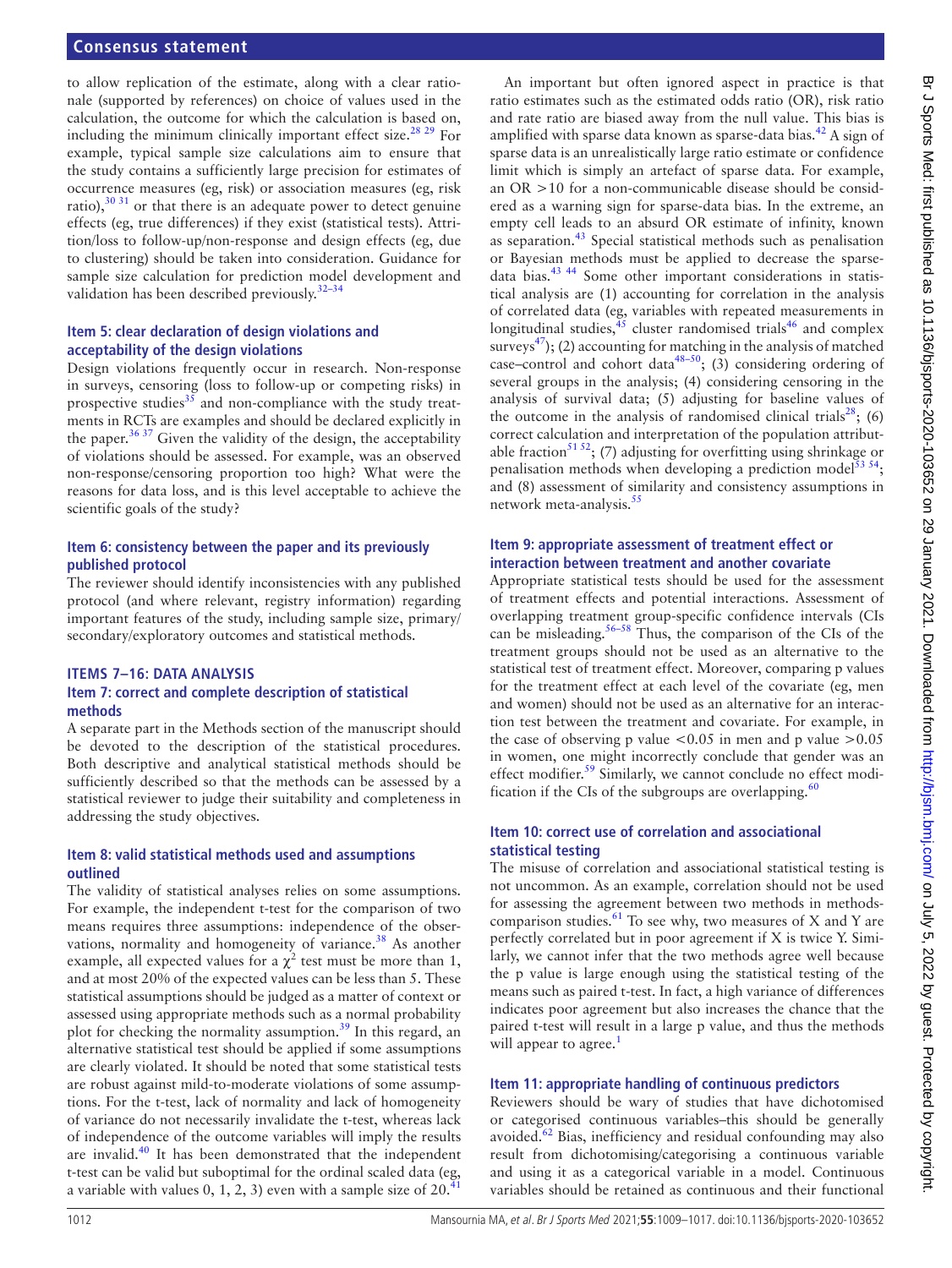form be examined, as a linearity assumption may not be correct. Approaches for handling continuous predictors include fractional polynomials or regression splines. $62-65$ 

#### **Item 12: CIs do not include impossible values**

A valid CI should exclude impossible values. For instance, a simple Wald CI for a proportion ( $P \pm 1.96\sqrt{\frac{P(1-P)}{n}}$ ) is not valid when p is close to 0 or 1, and may yield negative values outside the possible range for a proportion  $(0 \le p \le 1)$ .<sup>[66](#page-7-28)</sup> To remedy such conditions, the Wilson score or Agresti-Coull interval can be applied.<sup>[6](#page-6-4)</sup>

#### **Item 13: appropriate comparison of baseline characteristics between the study arms in randomised trials**

In a randomised clinical trial, any baseline characteristic difference between groups should be due to chance (or unreported bias). Reviewers should look out for any statistical testing at the baseline as reporting p values does not make sense.<sup>67</sup> The decision on which baseline characteristics (prognostic factors) are included in any adjustment should be prespecified in the protocol and should be based on the subject-matter knowledge, not on p values. The differences between groups in baseline characteristics should be identified by their size and discussed in terms of potential implications for the interpretation of the results.

#### **Item 14: correct assessment and adjustment of confounding**

An important goal of health research is drawing a causal inference. Here, the interest is in the causal effect of an exposure on the outcome. The major source of bias threatening causality studies, including observational studies as well as randomised studies (with small-to-moderate sample size), is confounding. $68-71$ Confounding can be controlled in the design phase (eg, through restriction or matching) or analysis phase (eg, using regression models, standardisation or propensity score methods).[72–74](#page-7-31) Selection of confounders should be based on a priori causal knowledge, often represented in causal diagrams,[23 75–77](#page-7-2) *not* p values (eg, using stepwise approaches). Automated statistical procedures, such as stepwise regression, do not discriminate between confounders and other covariates like mediators or colliders which should not be adjusted for in the analysis. Moreover, stepwise regression is only based on the association between confounders and outcome, and disregards the association between the confounders and exposure. Thus, stepwise procedures should not be used for confounder selection. In practice, many confounders (and exposures and outcomes) $78\frac{79}{2}$  are timevarying, and the so-called 'causal methods' should be applied for the appropriate adjustment of time-varying confounders. $\frac{80\,81}{80\,81}$ Similarly, in studies evaluating the prognostic effect of a new variable, adjustment for existing prognostic factors should be routinely performed, and variable selection of the existing factors is not generally needed. $53$ 

#### **Item 15: avoiding model extrapolation not supported by data**

The goal of interest in many health studies is predicting an outcome from one or more explanatory variables using a regression model. The model is valid only within the range of observed data on the explanatory variables, and we cannot make prediction for people outside the range. This is known as model extrap-olation.<sup>[82](#page-7-34)</sup> Suppose we have found a linear relation between body mass index (BMI) and BP based on the following equation in a cohort study:

$$
BP = A + B * (BMI)
$$

Now the intercept, *A*, cannot be interpreted because it corresponds to the expected BP value of a person with BMI of zero! The remedy is centring BMI and including the centred variable (BMI−average BMI) in the model so that the new intercept refers to the expected BP value of a person with the average BMI in the population.

As another example, suppose the following linear relation holds in an RCT:

$$
BP = A + B * (TRT) + C * (BMI) + D * (TRT * BMI)
$$

where *TRT* denotes treatment (1: intervention, 0: placebo) and *TRT*\**BMI* is the product term (interaction term) between treatment and BMI. In this model, the parameter *B* cannot be interpreted on its own because it is the mean difference in BP between two treatment groups for a person with BMI of zero. Again, the solution is centring BMI and including centred BMI and the product term between TRT and centred BMI in the model so that B *′* (coefficient of TRT in the new model) refers to the mean difference in BP of a person with the average BMI in the population.

#### **Item 16: adequate handling of missing data**

The methods used for handling missing data should be described and justified in relation to stated assumptions about the missing data (missing completely at random, missing at random and missing not at random), and sensitivity analyses must be done if appropriate. Missing data $83$  can introduce selection bias and should be handled using appropriate methods such as multiple imputation $84$  and inverse probability weighting.<sup>[85](#page-7-37)</sup> Naïve methods such as complete-case analysis, single imputation using the mean of the observed data, last observation carried forward and the missing indicator method are statistically invalid in general and they can lead to serious bias.[86](#page-7-38)

#### **ITEMS 17–23: REPORTING AND PRESENTATION Item 17: adequate and correct description of the data**

The mean and standard deviation (SD) provide a satisfactory summary of data for continuous variables that have a reasonably symmetric distribution. The standard error (SE) is not a sound choice to be used in place of  $SD.^{87}$  $SD.^{87}$  $SD.^{87}$  A useful memory aid is to use SD to Describe data and SE to Estimate parameters.<sup>[88](#page-7-40)</sup> Besides, 'mean±SD' is not suitable because it implies the range in which 68% of data are within (not a relevant concept we are looking for), and 'mean (SD)' should be reported instead.<sup>[1](#page-6-0)</sup> In case of having highly skewed quantitative data, median and interquartile range (IQR) are more informative summary statistics for description. It should be noted that the mean/SD ratio of <2 for positive variables is a sign of skewness.<sup>89</sup> Categorical data should be summarised as number and percentage.<sup>90</sup> For cohort data, a summary of follow-up time such as median and IQR should be reported.

#### **Item 18: descriptive results provided as occurrence measures with CIs and analytical results provided as association measures and CIs along with p values**

The point estimates of the occurrence measures, for instance, prevalence, risk and incidence rate with 95% CIs, should be reported for descriptive objectives.<sup>90</sup> Alternatively, the point estimates of the association measures, for instance, OR, risk ratio and rate ratio with 95% CIs along with p values, should be reported for analytical objectives as part of the Results section.<sup>[91 92](#page-7-43)</sup>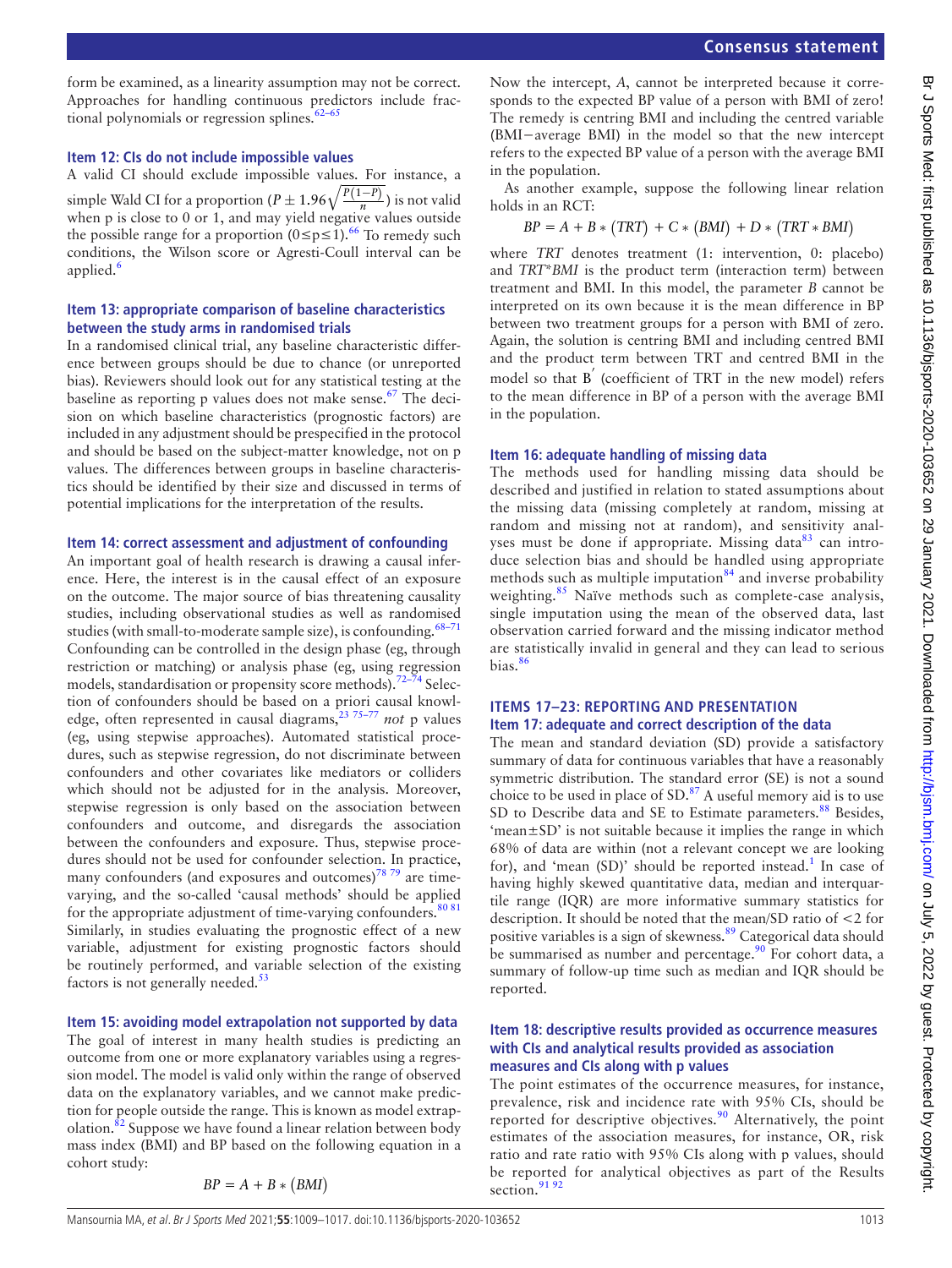#### **Item 19: CIs provided for the contrast between groups rather than for each group**

For analytical studies like RCTs, the 95% CIs should be given for the contrast between groups rather than for each group.<sup>[6](#page-6-4)</sup> For the BP example mentioned above, $2<sup>0</sup>$  the authors reported the mean of BP with 95% CI in each group, but they should have given the mean difference in 24-hour ambulatory BP levels between groups with 95% CI as the aim of the trial was to compare treatment with control.

#### **Item 20: avoiding selective reporting of analyses and p-hacking**

All statistical analyses performed should be reported regardless of the results. P-hacking, playing with data to produce the desired p value (upwards as well as downwards), must be avoided.<sup>[93–95](#page-7-44)</sup> This is probably difficult to assess as a reader/reviewer, but usually one would be clued in if there are many more analyses than those stated in the objectives or only statistically significant comparisons are presented when a larger pool of variables were identified in the methods.

#### **Item 21: appropriate and consistent numerical precisions for effect sizes, test statistics and p values, and reporting the p values rather than their range**

P values should be reported directly with one or two significant figures even if they are greater than 0.05, for example, p value=0.09or p value=0.28. One should not focus on 'statistical significance' or dichotomise p values (eg,  $p < 0.05$ )<sup>96–98</sup> or express them as '0.000' or 'NS'. Nonetheless, spurious precision, too many decimals, in numerical presentation should be avoided.[99 100](#page-8-1) For example, typically p values less than 0.001 can be written as <0.001 without harm, and it does not make sense to present percentages with more than one decimal when the sample size is much less than 100.

#### **Item 22: providing sufficient numerical results that could be included in a subsequent meta-analysis**

Meta-analyses of randomised trials and observational studies provide high levels of evidence in health research. Providing numerical results in individual studies contributing to subsequent meta-analysis is of special importance. Follow-up score and change score from the baseline are two possible approaches that can be applied to estimate treatment effect in  $\text{RCTs.}^{\,101}$  While the follow-up score meta-analysis requires after-intervention mean and SD in two groups of intervention and control, the mean and SD of differences from the baseline are prerequisite for performing change-score meta-analysis. However, authors often only report mean and SD before and after intervention. The mean of the difference in each group can be calculated from the difference of the means, but calculating the SD of differences needs a guessed group-specific correlation between baseline and follow-up scores besides before-intervention and afterintervention SDs.

#### **Item 23: acceptable presentation of the figures and tables**

Tables and figures are effective data presentation that should be properly managed.<sup>102-105</sup> Figures should be selected based on the type of variable(s) and appropriately scaled. The error bar graph as an illustration can be used for displaying the mean and CI. It is inappropriate to give a bar chart with an SE bar superimposed instead (the so-called 'dynamite plunger plot'<sup>105</sup>). Tables should be able to stand on their own and include sufficient details such as labels, units and values.

#### **Item 24: interpreting the results based on association measures and 95% CIs along with p values and correctly interpreting large p values as indecisive results, not evidence of absence of an effect**

The study results should be interpreted in light of the point estimate of appropriate association measures such as mean difference and 95% CI as well as precise p values. When testing a null hypothesis of no treatment effect, the p value is the probability the statistical association would be as extreme as observed or more extreme, assuming that null hypothesis and all assumptions used for the test are correct. P values for non-null effect sizes can also be computed. The point estimate is the effect size most compatible with the data in that it has p value=1.00, while the 95% CI shows the range of effect sizes reasonably compatible with the data in the sense of having p value  $> 0.05.^97$  We should judge the clinical importance and statistical reliability of the results by examining both of the 95% CIs as well as looking at precise p values, not just whether a p value crosses a threshold or not.<sup>[28 106](#page-7-5)</sup> It is incorrect to interpret p value >0.05 as showing no treatment effect; instead, it represents an ambiguous outcome.[107 108](#page-8-6) It is not evidence that the effect is unimportant ('absence of evidence is not evidence of absence'); inferring unimportance requires that every effect size inside the CI be considered unimportant.<sup>[97](#page-8-5)</sup>

#### **Item 25: using CIs rather than post hoc power analysis for interpreting the results of studies**

Conceptually, it is not valid to interpret power as if it pertains to the observed study results.<sup>109-111</sup> Rather, power should be treated as part of the study rationale and design before actual conduct begins, for example, as in sample size calculations. Power does not correctly account for the observations that follow; for example, a study could have high power and observe a high p value, yet still favour the alternative hypothesis over the null hypothesis.[111](#page-8-8) The precision of results should be gauged using CIs.

#### **Item 26: correctly interpreting occurrence or association measures**

It will be crucial to interpret occurrence and association measures correctly. ORs commonly provide examples of misinterpretation: if the event is rare, they can approximate risk ratios, but they are not conceptually the same and will differ considerably if the event is common.<sup>112 113</sup> In a study with a risk of 60% in an exposed group and 40% in an unexposed group, the error in interpreting the OR (2.25) as a risk ratio (1.5) is considerable. Prevalence in cross-sectional studies is another example, which sometimes has been incorrectly called 'risk'.

#### **Item 27: distinguishing causation from association and correlation**

We should be cautious about the correct use of technical terms such as effect, association and correlation. Association, meaning no independence, does not imply causation (and effect). Causal effect estimation requires measurement of exposure before outcome (temporality) as well as confounding adjustment. The correlation refers to a monotonic association between two variables. Therefore, no correlation does not imply no association.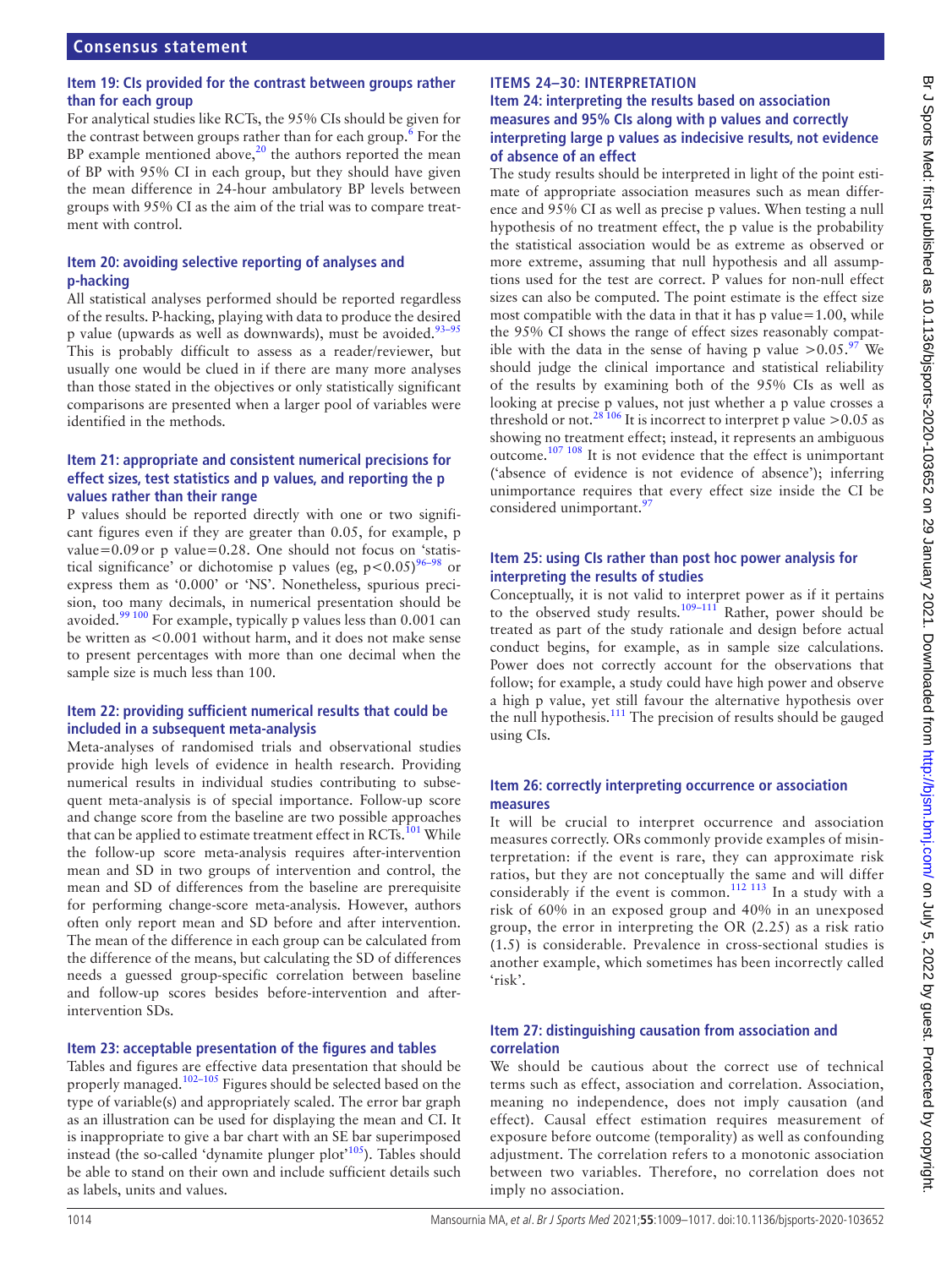#### **Item 28: results of prespecified analyses are distinguished from the results of exploratory analyses in the interpretation**

The results obtained from the prespecified (a priori) analyses that have been already designed and mentioned in a protocol are much more reliable than the results obtained after data dredging (data-derived or post hoc analysis).

#### **Item 29: appropriate discussion of the study methodological limitations**

The methodological limitations of the study design and analysis should be discussed. Ideally, the probabilistic bias analysis, in which a probability distribution is assumed for the bias parameters and bias is probabilistically accounted for using Monte Carlo sensitivity or Bayesian analysis, should be performed for adjustment of uncontrolled confounding (eg, due to an unmeasured confounder), selection bias (eg, through missing outcome data) and measurement bias (eg, subsequent to measurement error in the exposure).<sup>114–116</sup> The authors should at least qualitatively discuss the main sources of bias and their impact on the study results.[117 118](#page-8-11)

#### **Item 30: drawing only conclusions supported by the statistical analysis and no generalisation of the results to subjects outside the target population**

The study interpretation must be based not only on the results but also in the light of the study population as well as any limita-tion in the design and analysis.<sup>[82](#page-7-34)</sup> For example, if the study has been done in women, it cannot necessarily be generalised to a population of men and women.

#### **CONCLUSION**

The important role of sound statistics and methodology in medical research cannot be overstated. We strongly encourage authors to adhere to CHAMP for carrying out and reporting medical research, and to editors and reviewers for assisting the evaluation of manuscripts for potential publication. We have only covered some basic items, and each type of study or statistical model (eg, randomised trial, prediction model) has its own issues that ideally require statistical expertise. We appreciate that for some items in the checklist there is no unequivocal answer, and thus assessing the statistics of a paper may involve some subjectivity. Moreover, the questions in the checklist are not equally important for example, papers with serious errors in design are statistically unacceptable regardless of how the data were analysed and aspects of presentations are clearly less important than other elements of the checklist. It is important to note that statistical review, carried out by experienced statisticians, is the preferred way of reviewing statistics in research papers, more so than what any checklist can achieve. We hope CHAMP improves authors' practice in their use of statistics in medical research and serves as a useful handy reference for editors and referees during the statistical assessment of medical papers.

#### **Author affiliations**

<sup>1</sup>Department of Epidemiology and Biostatistics, School of Public Health, Tehran University of Medical Sciences, Tehran, Iran

<sup>2</sup>Sports Medicine Research Center, Neuroscience Institute, Tehran University of Medical Sciences, Tehran, Iran

- <sup>3</sup> Centre for Statistics in Medicine, Nuffield Department of Orthopaedics,
- Rheumatology and Musculoskeletal Sciences, University of Oxford, Oxford, UK

4 National Institute for Health Research Oxford Biomedical Research Centre, John Radcliffe Hospital, Oxford, UK

<sup>5</sup>Department of Public Health, Section for Sports Science, Aarhus University, Aarhus, Denmark

6 Research Unit for General Practice, Aarhus, Denmark

# **Consensus statement**

<sup>7</sup> Psychosocial Health Research Institute, Iran University of Medical Sciences, Tehran, Iran

<sup>8</sup>Department of Medical Statistics, London School of Hygiene & Tropical Medicine, London, UK

<sup>9</sup>Division of Epidemiology & Biostatistics, School of Public Health, University of California, Berkeley, California, USA

10ScHARR, University of Sheffield, Sheffield, UK

**Twitter** Rasmus Oestergaard Nielsen [@RUNSAFE\\_Rasmus](https://twitter.com/RUNSAFE_Rasmus)

**Acknowledgements** We thank Sander Greenland, Stephen Senn and Richard Riley for their valuable comments on an earlier draft of this paper.

**Contributors** MAM, MN and DGA produced the first draft. GSC, RON, NPJ and MJC suggested revisions. All authors approved the final version.

**Funding** GSC was supported by the NIHR Biomedical Research Centre, Oxford, and Cancer Research UK (programme grant: C49297/A27294).

**Competing interests** None declared.

Patient and public involvement Patients and/or the public were not involved in the design, or conduct, or reporting, or dissemination plans of this research.

**Patient consent for publication** Not required.

**Provenance and peer review** Not commissioned; externally peer reviewed.

#### **ORCID iDs**

Mohammad Ali Mansournia<http://orcid.org/0000-0003-3343-2718> Rasmus Oestergaard Nielsen <http://orcid.org/0000-0001-5757-1806>

#### **REFERENCES**

- <span id="page-6-0"></span>1 Altman DG. Practical statistics for medical research. CRC press, 1990.
- <span id="page-6-1"></span>2 Thiese MS, Arnold ZC, Walker SD. The misuse and abuse of statistics in biomedical research. [Biochem Med](http://dx.doi.org/10.11613/BM.2015.001) 2015;25:5–11.
- 3 Thiese MS, Walker S, Lindsey J. Truths, lies, and statistics. *[J Thorac Dis](http://dx.doi.org/10.21037/jtd.2017.09.24)* 2017;9:4117–23.
- <span id="page-6-2"></span>4 Altman DG. The scandal of poor medical research. [BMJ](http://dx.doi.org/10.1136/bmj.308.6924.283) 1994;308:283-4.
- <span id="page-6-3"></span>5 Nielsen RO, Shrier I, Casals M, et al. Statement on methods in sport injury research from the 1st methods matter meeting, Copenhagen, 2019. [Br J Sports Med](http://dx.doi.org/10.1136/bjsports-2019-101323) 2020;54:941.
- <span id="page-6-4"></span>6 Moher D, Hopewell S, Schulz KF, et al. Consort 2010 explanation and elaboration: updated quidelines for reporting parallel group randomised trials. [Int J Surg](http://dx.doi.org/10.1016/j.ijsu.2011.10.001) 2012;10:28–55.
- 7 Vandenbroucke JP, Von Elm E, Altman DG. Strengthening the reporting of observational studies in epidemiology (STROBE): explanation and elaboration. Ann [Intern Med](http://dx.doi.org/10.7326/0003-4819-147-8-200710160-00010-w1) 2007;147:W.
- 8 Bossuyt PM, Reitsma JB, Bruns DE, et al. The STARD statement for reporting studies of diagnostic accuracy: explanation and elaboration. [Ann Intern Med](http://dx.doi.org/10.7326/0003-4819-138-1-200301070-00012-w1) 2003;138:W1–12.
- 9 Altman DG, McShane LM, Sauerbrei W, et al. Reporting recommendations for tumor marker prognostic studies (REMARK): explanation and elaboration. **[BMC Med](http://dx.doi.org/10.1186/1741-7015-10-51)** 2012;10:51.
- 10 Moons KGM, Altman DG, Reitsma JB, et al. Transparent reporting of a multivariable prediction model for individual prognosis or diagnosis (TRIPOD): explanation and elaboration. [Ann Intern Med](http://dx.doi.org/10.7326/M14-0698) 2015;162:W1-73.
- <span id="page-6-5"></span>11 Altman DG. Statistical reviewing for medical journals. [Stat Med](http://dx.doi.org/10.1002/(SICI)1097-0258(19981215)17:23<2661::AID-SIM33>3.0.CO;2-B) 1998;17:2661-74.
- 12 Goodman SN, Altman DG, George SL. Statistical reviewing policies of medical journals. [J Gen Intern Med](http://dx.doi.org/10.1046/j.1525-1497.1998.00227.x) 1998;13:753-6.
- 13 Nielsen Rasmus Østergaard, Shrier I, Casals M, et al. Statement on methods in sport injury research from the first methods matter meeting, Copenhagen, 2019. J Orthop [Sports Phys Ther](http://dx.doi.org/10.2519/jospt.2020.9876) 2020;50:226–33.
- 14 Verhagen E, Stovitz SD, Mansournia MA, et al. BJSM educational editorials: methods matter. [Br J Sports Med](http://dx.doi.org/10.1136/bjsports-2017-097998) 2018;52:1159–60.
- <span id="page-6-6"></span>15 Lang T, Altman D. Basic statistical reporting for articles published in clinical medical journals: the SAMPL Guidelines. In: Smart P, Maisonneuve H, Polderman A, eds. Handbook, European association of science editors, 2013.
- 16 Assel M, Sjoberg D, Elders A, et al. Guidelines for reporting of statistics for clinical research in urology. [Eur Urol](http://dx.doi.org/10.1016/j.eururo.2018.12.014) 2019;75:358-67.
- <span id="page-6-7"></span>17 Gardner MJ, Machin D, Campbell MJ. Use of check Lists in assessing the statistical content of medical studies. [BMJ](http://dx.doi.org/10.1136/bmj.292.6523.810) 1986;292:810-2.
- <span id="page-6-8"></span>18 Mansournia MA, Collins GS, Nielsen RO, et al. CHecklist for statistical Assessment of Medical Papers: the CHAMP statement. [Br J Sports Med](http://dx.doi.org/10.1136/bjsports-2020-103651) 2021;55:1007-8.
- 19 Hernán MA, Hsu J, Healy B. A second chance to get causal inference right: a classification of data science tasks. [CHANCE](http://dx.doi.org/10.1080/09332480.2019.1579578) 2019;32:42–9.
- <span id="page-6-9"></span>20 Guimaraes GV, de Barros Cruz LG, Fernandes-Silva MM, et al. Heated water-based exercise training reduces 24-hour ambulatory blood pressure levels in resistant hypertensive patients: a randomized controlled trial (HEx trial). [Int J Cardiol](http://dx.doi.org/10.1016/j.ijcard.2014.01.100) 2014;172:434–41.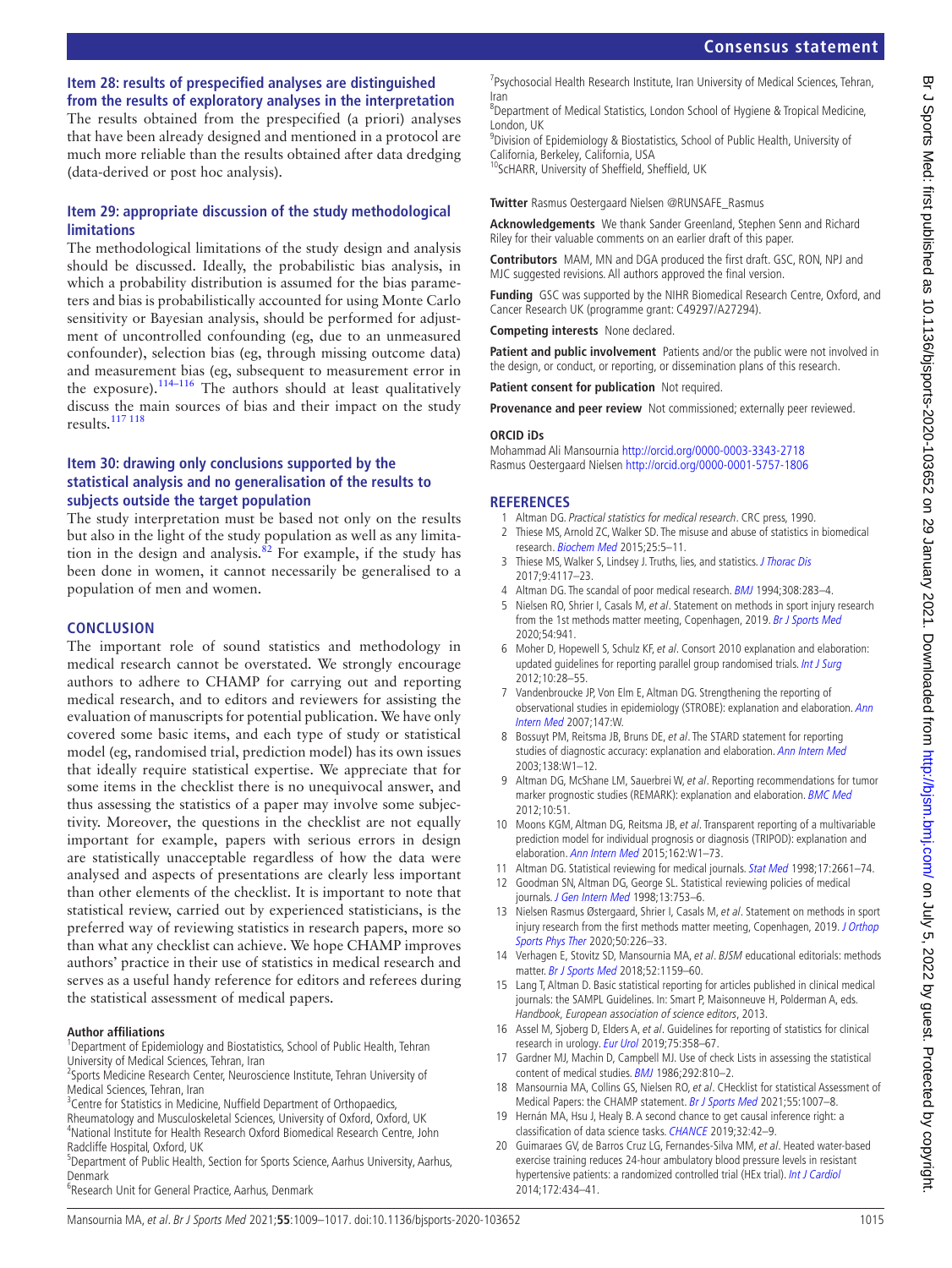# **Consensus statement**

- <span id="page-7-0"></span>21 Centre for Evidence-Based Medicine. Study designs, 2020. Available: [https://www.](https://www.cebm.net/2014/04/study-designs/) [cebm.net/2014/04/study-designs/](https://www.cebm.net/2014/04/study-designs/)
- <span id="page-7-1"></span>22 Machin D, Campbell MJ. The design of studies for medical research. John Wiley & Sons, 2005.
- <span id="page-7-2"></span>23 Etminan M, Collins GS, Mansournia MA. Using causal diagrams to improve the design and interpretation of medical research. [Chest](http://dx.doi.org/10.1016/j.chest.2020.03.011) 2020;158:S21-8.
- 24 Stovitz SD, Verhagen E, Shrier I. Distinguishing between causal and non-causal associations: implications for sports medicine clinicians. [Br J Sports Med](http://dx.doi.org/10.1136/bjsports-2017-098520) 2019;53:398–9.
- 25 Etminan M, Nazemipour M, Sodhi M, et al. Potential biases in studies of acid suppressing drugs and COVID-19 infection. [Gastroenterology](http://dx.doi.org/10.1053/j.gastro.2020.11.053) 2020. doi:10.1053/j. gastro.2020.11.053. [Epub ahead of print: 16 Dec 2020].
- <span id="page-7-3"></span>26 Mansournia MA, Danaei G, Forouzanfar MH, et al. Effect of physical activity on functional performance and knee pain in patients with osteoarthritis : analysis with marginal structural models. [Epidemiology](http://dx.doi.org/10.1097/EDE.0b013e31824cc1c3) 2012;23:631-40.
- <span id="page-7-4"></span>27 Machin D, Campbell MJ, Tan SB. Sample sizes for clinical laboratory and epidemiology studies. John Wiley & Sons, 2018.
- <span id="page-7-5"></span>28 Mansournia MA, Altman DG. Invited commentary: methodological issues in the design and analysis of randomised trials. [Br J Sports Med](http://dx.doi.org/10.1136/bjsports-2017-098245) 2018;52:553-5.
- 29 Cook JA, Julious SA, Sones W, et al. DELTA<sup>2</sup> guidance on choosing the target difference and undertaking and reporting the sample size calculation for a randomised controlled trial. **[BMJ](http://dx.doi.org/10.1136/bmj.k3750)** 2018;363:k3750.
- <span id="page-7-6"></span>30 Bland JM. The tyranny of power: is there a better way to calculate sample size? [BMJ](http://dx.doi.org/10.1136/bmj.b3985) 2009;339:b3985.
- 31 Rothman KJ, Greenland S. Planning study size based on precision rather than power. [Epidemiology](http://dx.doi.org/10.1097/EDE.0000000000000876) 2018;29:599–603.
- <span id="page-7-7"></span>32 Riley RD, Ensor J, Snell KIE, et al. Calculating the sample size required for developing a clinical prediction model. **[BMJ](http://dx.doi.org/10.1136/bmj.m441)** 2020;368:m441.
- 33 Riley RD, Snell KIE, Ensor J, et al. Minimum sample size for developing a multivariable prediction model: PART II - binary and time-to-event outcomes. Stat [Med](http://dx.doi.org/10.1002/sim.7992) 2019;38:1276–96.
- 34 Riley RD, Snell KIE, Ensor J, et al. Minimum sample size for developing a multivariable prediction model: Part I - Continuous outcomes. [Stat Med](http://dx.doi.org/10.1002/sim.7993) 2019;38:1262–75.
- <span id="page-7-8"></span>35 Jungmalm J, Bertelsen ML, Nielsen RO. What proportion of athletes sustained an injury during a prospective study? Censored observations matter. [Br J Sports Med](http://dx.doi.org/10.1136/bjsports-2018-100440) 2020;54:70–1.
- <span id="page-7-9"></span>36 Nielsen RO, Bertelsen ML, Ramskov D, et al. Randomised controlled trials (RCTs) in sports injury research: authors-please report the compliance with the intervention. Br [J Sports Med](http://dx.doi.org/10.1136/bjsports-2019-100858) 2020;54:51–7.
- 37 Edouard P, Steffen K, Navarro L, et al. Methods matter: dealing with low compliance in sports injury trials analyses using instrumental variable analysis. [Br J Sports Med](http://dx.doi.org/10.1136/bjsports-2020-102155) 2021;55:1002–4.
- <span id="page-7-10"></span>38 Mansournia MA, Nazemipour M, Naimi AI, et al. Reflections on modern methods: demystifying robust standard errors for epidemiologists. [Int J Epidemiol](http://dx.doi.org/10.1093/ije/dyaa260) 2020;318.
- <span id="page-7-12"></span><span id="page-7-11"></span>39 Altman DG, Bland JM. Statistics notes: the normal distribution. [BMJ](http://dx.doi.org/10.1136/bmj.310.6975.298) 1995;310:298. 40 Senn S. The t-test tool. Significance 2008;5:40–1.
- <span id="page-7-13"></span>41 Heeren T, D'Agostino R. Robustness of the two independent samplest-test when applied to ordinal scaled data. [Stat Med](http://dx.doi.org/10.1002/sim.4780060110) 1987;6:79–90.
- <span id="page-7-14"></span>42 Greenland S, Mansournia MA, Altman DG. Sparse data bias: a problem hiding in plain sight. **[BMJ](http://dx.doi.org/10.1136/bmj.i1981)** 2016;352:i1981.
- <span id="page-7-15"></span>43 Mansournia MA, Geroldinger A, Greenland S, et al. Separation in logistic regression: causes, consequences, and control. [Am J Epidemiol](http://dx.doi.org/10.1093/aje/kwx299) 2018;187:864–70.
- 44 Greenland S, Mansournia MA. Penalization, bias reduction, and default priors in logistic and related categorical and survival regressions. [Stat Med](http://dx.doi.org/10.1002/sim.6537) 2015;34:3133–43.
- <span id="page-7-16"></span>45 Fitzmaurice GM, Laird NM, Ware JH. Applied longitudinal analysis. John Wiley & Sons, 2012.
- <span id="page-7-17"></span>46 Mansournia MA, Altman DG. Some methodological issues in the design and analysis of cluster randomised trials. [Br J Sports Med](http://dx.doi.org/10.1136/bjsports-2018-099628) 2019;53:573-5.
- <span id="page-7-18"></span>47 Korn EL, Graubard BI. Analysis of health surveys. John Wiley & Sons, 2011.
- <span id="page-7-19"></span>48 Mansournia MA, Hernán MA, Greenland S. Matched designs and causal diagrams. [Int J Epidemiol](http://dx.doi.org/10.1093/ije/dyt083) 2013;42:860–9.
- 49 Mansournia MA, Jewell NP, Greenland S. Case–control matching: effects, misconceptions, and recommendations. [Eur J Epidemiol](http://dx.doi.org/10.1007/s10654-017-0325-0) 2018;33:5–14.
- 50 Greenland S, Jewell NP, Mansournia MA. Theory and methodology: essential tools that can become dangerous belief systems. [Eur J Epidemiol](http://dx.doi.org/10.1007/s10654-018-0395-7) 2018;33:503-6.
- <span id="page-7-20"></span>51 Mansournia MA, Altman DG. Population attributable fraction. **[BMJ](http://dx.doi.org/10.1136/bmj.k757)** 2018;360:k757. 52 Khosravi A, Nielsen RO, Mansournia MA. Methods matter: population attributable
- <span id="page-7-21"></span>fraction (PAF) in sport and exercise medicine. [Br J Sports Med](http://dx.doi.org/10.1136/bjsports-2020-101977) 2020:54:1049-54. 53 Riley RD, van der Windt D, Croft P. Prognosis research in healthcare: concepts, methods, and impact. Oxford University Press, 2019.
- 54 Steyerberg EW. Clinical prediction models. Springer, 2019.
- <span id="page-7-22"></span>55 Doosti-Irani A, Nazemipour M, Mansournia MA. What are network meta-analyses (NMAs)? A primer with four tips for clinicians who read NMAs and who perform them (methods matter series). [Br J Sports Med](http://dx.doi.org/10.1136/bjsports-2020-102872) 2021;55:520-1.
- <span id="page-7-23"></span>56 Bland JM, Peacock JL. Interpreting statistics with confidence. The Obstetrician [Gynaecologist](http://dx.doi.org/10.1576/toag.2002.4.3.176) 2002;4:176–80.
- 57 Austin PC, Hux JE. A brief note on overlapping confidence intervals. [J Vasc Surg](http://dx.doi.org/10.1067/mva.2002.125015) 2002;36:194–5.
- 58 Mittal N, Bhandari M, Kumbhare D. A tale of confusion from overlapping confidence intervals. [Am J Phys Med Rehabil](http://dx.doi.org/10.1097/PHM.0000000000001016) 2019;98:81–3.
- <span id="page-7-24"></span>59 Matthews JNS, Altman DG. Statistics notes: interaction 2: compare effect sizes not P values. [BMJ](http://dx.doi.org/10.1136/bmj.313.7060.808) 1996;313:808.
- <span id="page-7-25"></span>60 Knol MJ, Pestman WR, Grobbee DE. The (mis)use of overlap of confidence intervals to assess effect modification. [Eur J Epidemiol](http://dx.doi.org/10.1007/s10654-011-9563-8) 2011;26:253-4.
- <span id="page-7-26"></span>Bland JM, Altman DG. Statistical methods for assessing agreement between two methods of clinical measurement. Lancet 1986;1:307-10.
- <span id="page-7-27"></span>62 Andersen PK, Skovgaard LT. Regression with linear predictors. Springer, 2010.
- 63 Royston P, Sauerbrei W. Multivariable model-building: a pragmatic approach to regression anaylsis based on fractional polynomials for modelling continuous variables. John Wiley & Sons, 2008.
- 64 Harrell Jr FE. Regression modeling strategies: with applications to linear models, logistic and ordinal regression, and survival analysis. Springer, 2015.
- 65 Royston P, Sauerbrei W. Interaction of treatment with a continuous variable: simulation study of significance level for several methods of analysis. [Stat Med](http://dx.doi.org/10.1002/sim.5813) 2013;32:3788–803.
- <span id="page-7-28"></span>66 Mardani M, Rahnavardi M, Rajaeinejad M, et al. Crimean-Congo hemorrhagic fever among health care workers in Iran: a seroprevalence study in two endemic regions. [Am J Trop Med Hyg](http://dx.doi.org/10.4269/ajtmh.2007.76.443) 2007;76:443-5.
- <span id="page-7-29"></span>67 Senn S. Testing for baseline balance in clinical trials. [Stat Med](http://dx.doi.org/10.1002/sim.4780131703) 1994;13:1715–26.
- <span id="page-7-30"></span>68 Suzuki E, Tsuda T, Mitsuhashi T, et al. Errors in causal inference: an organizational schema for systematic error and random error. [Ann Epidemiol](http://dx.doi.org/10.1016/j.annepidem.2016.09.008) 2016;26:788-93.
- 69 Greenland S, Mansournia MA. Limitations of individual causal models, causal graphs, and ignorability assumptions, as illustrated by random confounding and design unfaithfulness. [Eur J Epidemiol](http://dx.doi.org/10.1007/s10654-015-9995-7) 2015;30:1101-10.
- 70 Mansournia MA, Higgins JPT, Sterne JAC, et al. Biases in randomized trials: a conversation between Trialists and epidemiologists. [Epidemiology](http://dx.doi.org/10.1097/EDE.0000000000000564) 2017;28:54.
- 71 Mansournia MA, Greenland S. The relation of collapsibility and confounding to faithfulness and stability. [Epidemiology](http://dx.doi.org/10.1097/EDE.0000000000000291) 2015;26:466-72.
- <span id="page-7-31"></span>72 Almasi-Hashiani A, Nedjat S, Mansournia MA. Causal methods for observational research: a primer. [Arch Iran Med](http://www.ncbi.nlm.nih.gov/pubmed/29693407) 2018;21:164-169.
- 73 Heinze G, Jüni P. An overview of the objectives of and the approaches to propensity score analyses. [Eur Heart J](http://dx.doi.org/10.1093/eurheartj/ehr031) 2011;32:1704-8.
- 74 Gharibzadeh S, Mohammad K, Rahimiforoushani A, et al. Standardization as a tool for causal inference in medical research. [Arch Iran Med](http://dx.doi.org/0161909/AIM.0011) 2016;19:666-70.
- 75 Nielsen RO, Bertelsen ML, Møller M, et al. Training load and structure-specific load: applications for sport injury causality and data analyses. [Br J Sports Med](http://dx.doi.org/10.1136/bjsports-2017-097838) 2018;52:1016–7.
- 76 Nielsen RO, Bertelsen ML, Møller M, et al. Methods matter: exploring the 'too much, too soon' theory, part 1: causal questions in sports injury research. [Br J Sports Med](http://dx.doi.org/10.1136/bjsports-2018-100245) 2020;54:1119–22.
- 77 Nielsen RO, Simonsen NS, Casals M, et al. Methods matter and the 'too much, too soon' theory (part 2): what is the goal of your sports injury research? Are you describing, predicting or drawing a causal inference? [Br J Sports Med](http://dx.doi.org/10.1136/bjsports-2020-102144) 2020;54:1307–9.
- <span id="page-7-32"></span>78 Nielsen RO, Bertelsen ML, Ramskov D, et al. Time-to-event analysis for sports injury research Part 1: time-varying exposures. [Br J Sports Med](http://dx.doi.org/10.1136/bjsports-2018-099408) 2019;53:61–8.
- 79 Nielsen RO, Bertelsen ML, Ramskov D, et al. Time-to-event analysis for sports injury research Part 2: time-varying outcomes. [Br J Sports Med](http://dx.doi.org/10.1136/bjsports-2018-100000) 2019;53:70-8.
- <span id="page-7-33"></span>80 Mansournia MA, Etminan M, Danaei G, et al. Handling time varying confounding in observational research. [BMJ](http://dx.doi.org/10.1136/bmj.j4587) 2017;359:j4587.
- 81 Mansournia MA, Naimi AI, Greenland S. The implications of using Lagged and baseline exposure terms in longitudinal causal and regression models. Am J [Epidemiol](http://dx.doi.org/10.1093/aje/kwy273) 2019;188:753–9.
- <span id="page-7-34"></span>82 Altman DG, Bland JM. Generalisation and extrapolation. [BMJ](http://dx.doi.org/10.1136/bmj.317.7155.409) 1998;317:409-10.
- <span id="page-7-35"></span>83 Altman DG, Bland JM. Missing data. **[BMJ](http://dx.doi.org/10.1136/bmj.38977.682025.2C)** 2007;334:424-24.
- <span id="page-7-36"></span>84 Vickers AJ, Altman DG. Statistics notes: missing outcomes in randomised trials. [BMJ](http://dx.doi.org/10.1136/bmj.f3438) 2013;346:f3438.
- <span id="page-7-37"></span>85 Mansournia MA, Altman DG. Inverse probability weighting. **[BMJ](http://dx.doi.org/10.1136/bmj.i189) 2016**;352:i189.
- <span id="page-7-38"></span>86 Sterne JAC, White IR, Carlin JB, et al. Multiple imputation for missing data in epidemiological and clinical research: potential and pitfalls. [BMJ](http://dx.doi.org/10.1136/bmj.b2393) 2009;338:b2393.
- <span id="page-7-39"></span>87 Altman DG, Bland JM. Standard deviations and standard errors. [BMJ](http://dx.doi.org/10.1136/bmj.331.7521.903) 2005;331:903.
- <span id="page-7-40"></span>Campbell MJ, Swinscow TDV. Statistics at square one. John Wiley & Sons, 2011.
- <span id="page-7-41"></span>89 Altman DG, Bland JM. Detecting skewness from summary information. [BMJ](http://dx.doi.org/10.1136/bmj.313.7066.1200) 1996;313:1200–1.
- <span id="page-7-42"></span>90 Nielsen RO, Debes-Kristensen K, Hulme A, et al. Are prevalence measures better than incidence measures in sports injury research? [Br J Sports Med](http://dx.doi.org/10.1136/bjsports-2017-098205) 2019;53:396-7.
- <span id="page-7-43"></span>91 Nielsen RO, Bertelsen ML, Verhagen E, et al. When is a study result important for athletes, clinicians and team coaches/staff? [Br J Sports Med](http://dx.doi.org/10.1136/bjsports-2017-097759) 2017;51:1454-5.
- 92 Pourahmadi M, Koes BW, Nazemipour M, et al. It is time to change our Mindset and perform more high-quality research in low back pain. [Spine](http://dx.doi.org/10.1097/BRS.0000000000003712) 2021;46:69-71.
- <span id="page-7-44"></span>93 Stovitz SD, Verhagen E, Shrier I. Misinterpretations of the 'p value': a brief primer for academic sports medicine. [Br J Sports Med](http://dx.doi.org/10.1136/bjsports-2016-097072) 2017;51:1176-7.